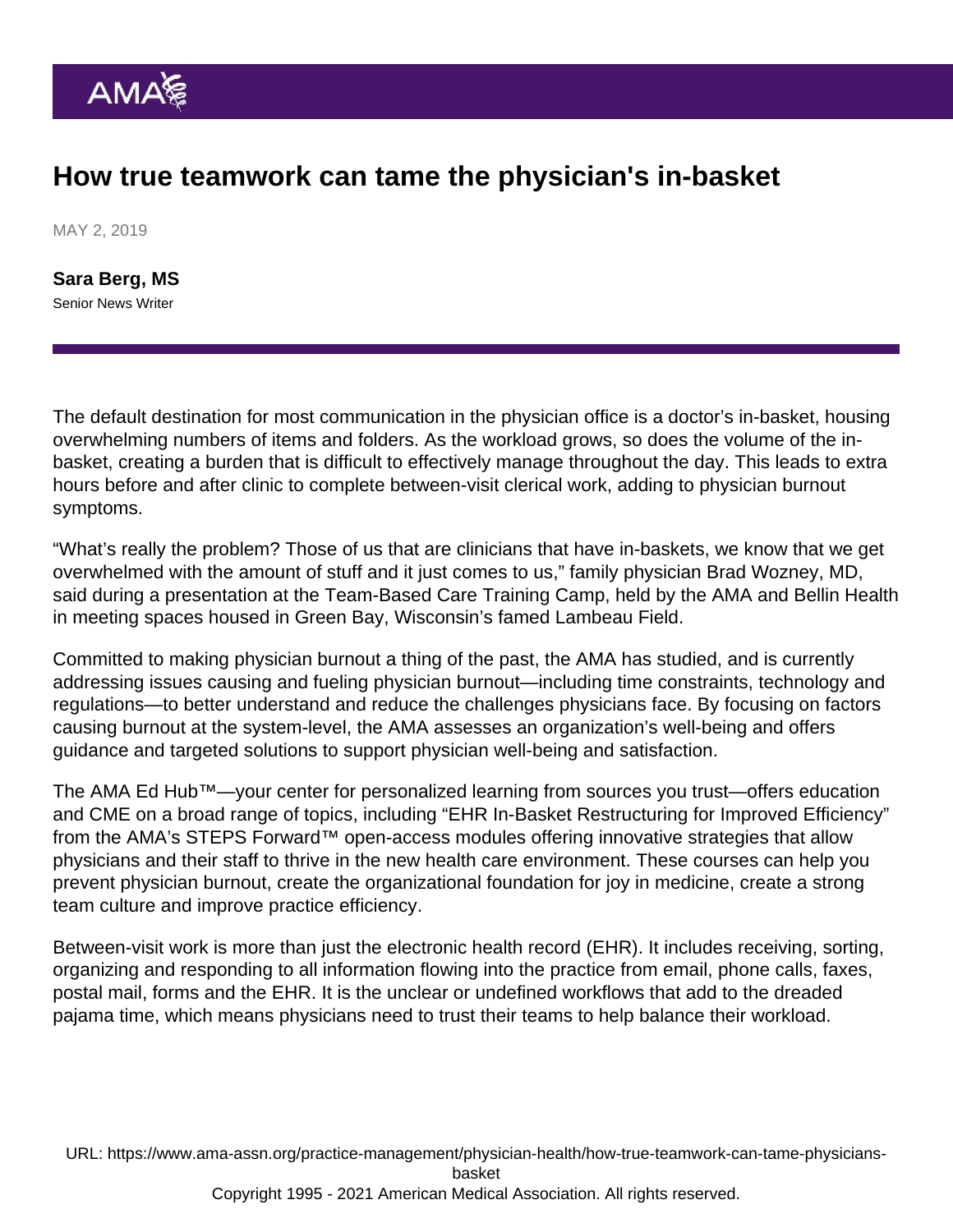"We need to empower our staff. If we don't give them the opportunity to help us out, they're not going to do that," said Dr. Wozney, of Bellin Health. "As a clinician, I have to trust that my staff is doing what they're supposed to and some of that is giving up control."

This is how teamwork can help tame the in-basket and reduce time physicians spend on administrative tasks.

## Reorganize and reroute

Physicians should work with IT to review and consolidate extra folders. Reroute tasks to appropriate team members to free up time for the physician to spend with the patient.

"Eliminate stuff I don't need to see," Dr. Wozney said. "If I don't need to see it, don't send it to me."

For example, if someone is looking for an immunization record, the physician does not need to see it—just give it to the patient. The same goes for hospital progress notes, nurse visit notes, physical therapy notes, hospital test results and pre-visit labs. That information doesn't end up in Dr. Wozney's in-basket unless something needs his attention.

## Tackle between-visit work

"On any given day when we see 25 to 30 patients at our clinic,we might have another 100 non-face to face encounters," said Thomas Sinsky, MD, an AMA member and internist. "These include lab reports, emergency room notes, consultations, hospital discharge notes, lots of phone calls, emails, faxes and forms to be completed."

"So we are actually serving 130 patients a day. This steady stream of incoming information must be received, sorted, organized and communicated," said Dr. Sinsky, who retired from practice earlier this year. "This volume of work requires a finely tuned, highly organized team. In our model, almost all of this important, complex, personalized work between visits is performed by the nurses."

To accomplish this, Dr. Sinsky's office used three-to-one staffing—three nurses and one physician. One nurse will mostly manage the phone calls, mail, faxes, EHR in-basket, and form completion

While the other two primarily manage face-to-face patient visits, everyone is cross-trained. Then, during buffer time—an hour before or an hour after clinic—the team organizes information for upcoming visits, makes Medicare post hospitalization phone calls, and completes other between-visit work that was not accomplished during patient visit hours.

URL: [https://www.ama-assn.org/practice-management/physician-health/how-true-teamwork-can-tame-physicians](https://www.ama-assn.org/practice-management/physician-health/how-true-teamwork-can-tame-physicians-basket)[basket](https://www.ama-assn.org/practice-management/physician-health/how-true-teamwork-can-tame-physicians-basket) Copyright 1995 - 2021 American Medical Association. All rights reserved.